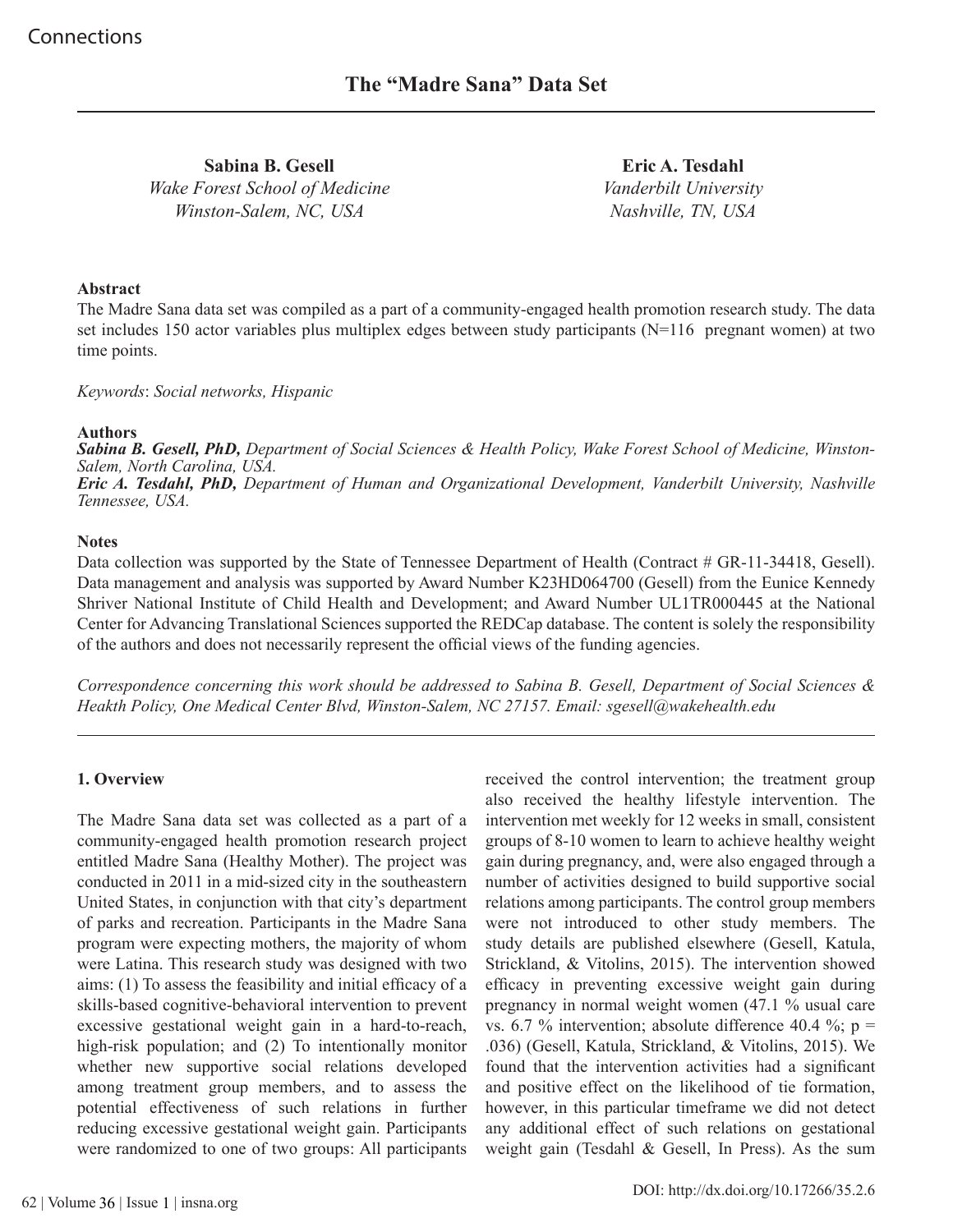of intervention attendances increased among dyads, the likelihood of their forming a tie increased proportionally with the number of sessions attended ( $\beta$ =0.09, p < 0.001). For example, a pair of participants in this study who both attended four intervention sessions, had a 71.6% greater likelihood of forming a new supportive tie (OR=1.716, p<.001) relative to pairs where each member attended just one session. The effect for session attendance was linear and the same for high attenders as well as low attenders.

#### **2. Data Collection**

Data collection occurred between January and April of 2011. Six inclusion criteria were used in recruiting participants to this study. Enrolled participants were: (1) between 10 and 28 weeks pregnant, (2) 16 years of age or older, (3) receiving prenatal care, (4) a fluent speaker of either Spanish or English, (5) expecting to remain in the geographic area of the study for the remainder of their pregnancy, and (6) willing to release medical chart information for the purposes of the study. Participants were randomly assigned to either the control or treatment group, with randomization stratified by pre-pregnancy body mass index categories (under-weight, normal weight, over-weight, obese) as indicated by previous research (IOM 2009). The study was approved by the Institutional Review Boards at Vanderbilt University Medical Center and Wake Forest School of Medicine and registered on ClinicalTrials.gov.

Sociometric data were collected from all participants (both the control and treatment groups) in two waves by bilingual, trained study staff via interview in participants' homes, at Week 6 (Wave 1\_edges) and Week 12 (Wave 2 edges). A total of 116 women (57 in the control group, 59 in the treatment group) completed at least one wave of data collection. Among all 116 participants, the mean number of ties was 1.72  $(sd = 2.27)$ , yielding an overall network density of 0.7%. Among treatment group participants, the mean number of ties during the study was  $3.56$  (sd = 2.11), yielding an overall network density of 2.1%. Respondents were asked to freely recall the names of alters ("other women in the Madre Sana program") to whom they had ties. Respondents were first asked to list the other women in the program they knew by name: ("We are studying how social relationships affect our health. These next questions will be about relationships you may have with other women in the Madre Sana program. We do not expect you to have made new friendships but if you did, we would like to know. Who do you know in the Madre Sana program? What are their names?"); all respondents were allowed to name alters from both the treatment and

control groups. The data collection sheet allowed for up to 15 names to be listed. After respondents named alters, they were shown pictures of the alters to confirm the person she had in mind (to avoid confusion with common names and nicknames). This was not aided recall. This process ensured that we were reliably distinguishing individuals with the same name. Respondents were then asked a series of questions about the names generated: (a) "Of the people you listed, who is/are your closest friend/s?" (b) "Have you spoken with this person about any of these things: your pregnancy weight, eating healthy, getting enough sleep or exercise?" (c) "How often have you spoken to her about these things in the last month?" (d) "Did you know her before the Madre Sana program?" (e) "Are you related?"

In addition to sociometric data, respondents completed a questionnaire covering a variety of health status and behavior variables at all three waves. Actor-level survey data were collected in three waves by bilingual, trained study staff via interview in participants' homes at baseline (variablename\_1), Week 6 (variablename\_2), and Week 12 (variablename\_3). Included are sets of variables capturing respondents' day to day self-reported sleep, exercise habits, intentions for infant feeding, dietary patterns (fruit and vegetables, sweetened beverages, fat intake), total weight gain during pregnancy, general and pregnancy-specific medical conditions, and demographics (including food insecurity).

At baseline only, the Social Network Index was administered to all participants (both the control and treatment groups), to assess 12 types of relationships (Cohen, 1991; Cohen et al., 1997). These include relationships with a spouse, parents, parents-in-law, children, other close family members, close neighbors, friends, workmates, school mates, fellow volunteers (e.g., charity or community work), members of groups without religious affiliations (e.g., social, recreational, or professional), and members of religious groups. Items were added to capture members of an additional group relevant to the focal population: members of other groups (e.g., home visitors, coordinators of social services, social workers, therapists, friends of your husband/ partner, friends you meet regularly at the park or bakery or market). One point was assigned for each type of relationship (possible score of 13) for which respondents indicated that they speak (in person or on the phone) to someone in that relationship at least once every 2 weeks. This tool was used to assess social network diversity. The total number of persons with whom they speak at least once every 2 weeks (number of network members) can also be assessed from these variables.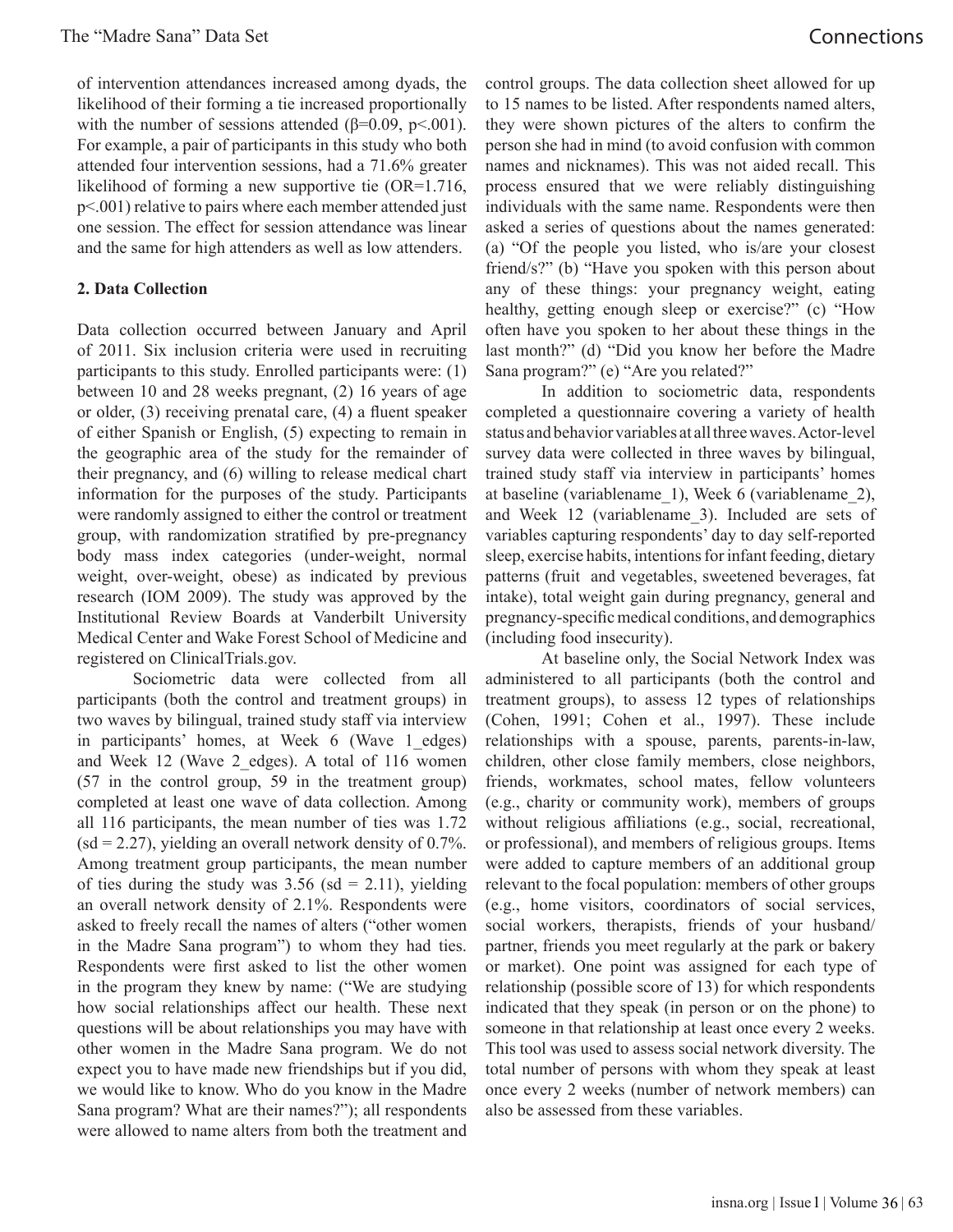## **3. Data Files and Formats**

The data for this study are stored in one MS Excel workbook, with individual worksheets containing actor-level data, two waves of sociometric data, and the additional relations 'Knew before the study began' and 'Related as kin', respectively. Sociometric data are stored as directed edgelists with the sender and receiver of each tie given in the first two columns, and tie variables denoted by subsequent column headers. Tie variables are binary, with the exception of 'Q4\_Spoken\_To\_Preg\_ Health Frequency' which indicates the frequency of the 'Q3 Spoken to Pregnancy Health' relation in each wave. Each worksheet containing edgelist data includes

self-loop ties with a value of zero to ensure that all actors in the study (including network isolates) are included within the analysis. These are denoted with gray shading. Study participants are identified by a three-digit numeric variable 'ID'. As an added convenience, those persons included in the treatment group have ID numbers beginning with a 1, and those in the control group have ID number beginning with 2. All potentially identifying information on participants within this study have been removed to safeguard participant confidentiality.

A detailed codebook describing the data collection measures for actor-level and sociometric data has also been included. Data collection forms with the exact item wording (Spanish – English) are also provided.

## **4. Data Details**

| Response Rate                        | 12-week study retention rate: 81% in treatment group, 82% in con-<br>trol group                                                                                                                                                                                                                                                                                                                                                                                                                                                           |
|--------------------------------------|-------------------------------------------------------------------------------------------------------------------------------------------------------------------------------------------------------------------------------------------------------------------------------------------------------------------------------------------------------------------------------------------------------------------------------------------------------------------------------------------------------------------------------------------|
| Non-Respondent Bias                  | We did not observe differential attrition between study arms.                                                                                                                                                                                                                                                                                                                                                                                                                                                                             |
| Theoretical Grouping                 | These data were collected as part of a group-level health behavior<br>change intervention.                                                                                                                                                                                                                                                                                                                                                                                                                                                |
| Publications Using This<br>Data      | Tesdahl E & Gesell SB (2015). Assessing the impact of de novo social<br>ties within health intervention settings: New questions<br>for health behavior intervention research. Clinical and<br>Translational Science, 8(6):676-81. doi: 10.1111/cts.12345.<br>Additional publications using other (not network) data collected in<br>the trial:                                                                                                                                                                                            |
|                                      | Gesell SB, Katula JA, Strickland C, & Vitolins MZ (2015).<br>Feasibility and initial efficacy evaluation of a community-<br>based cognitive-behavioral lifestyle intervention to prevent<br>excessive weight gain during pregnancy in Latina women.<br>Maternal and Child Health Journal, 19(8):1842-52.<br>Arinze NV, Karp SM, & Gesell SB (2016). Evaluating provider<br>advice and women's beliefs on total weight gain during<br>pregnancy. Journal of Immigrant and Minority Health,<br>18(1):282-6. doi: 10.1007/s10903-015-0162-8. |
| Data Context                         | Small randomized controlled trial                                                                                                                                                                                                                                                                                                                                                                                                                                                                                                         |
| Respondents                          | Pregnant women                                                                                                                                                                                                                                                                                                                                                                                                                                                                                                                            |
| Longitudinal                         | Yes, two time points 6 weeks apart                                                                                                                                                                                                                                                                                                                                                                                                                                                                                                        |
| Temporality                          | High. Tesdahl & Gesell paper 2015 (In Press) showed ties were short<br>lived                                                                                                                                                                                                                                                                                                                                                                                                                                                              |
| Analytical or Pedagogical<br>Utility | Analysis of social network and self-reported health behavior<br>$\bullet$<br>data collected at the same time points<br>Analysis of development of new social ties within the context<br>$\bullet$<br>of a group intervention, including comparison of treatment and<br>control group<br>Analysis of pre-existing ties between study participants                                                                                                                                                                                          |
| Known Issues                         | Gesell, Katula, Strickland & Vitolins (2015) describes variable<br>attendance at protocol-specified group sessions, which likely<br>affected formation of new ties (the network is sparse), along with<br>the recruitment and retention strategies used.                                                                                                                                                                                                                                                                                  |